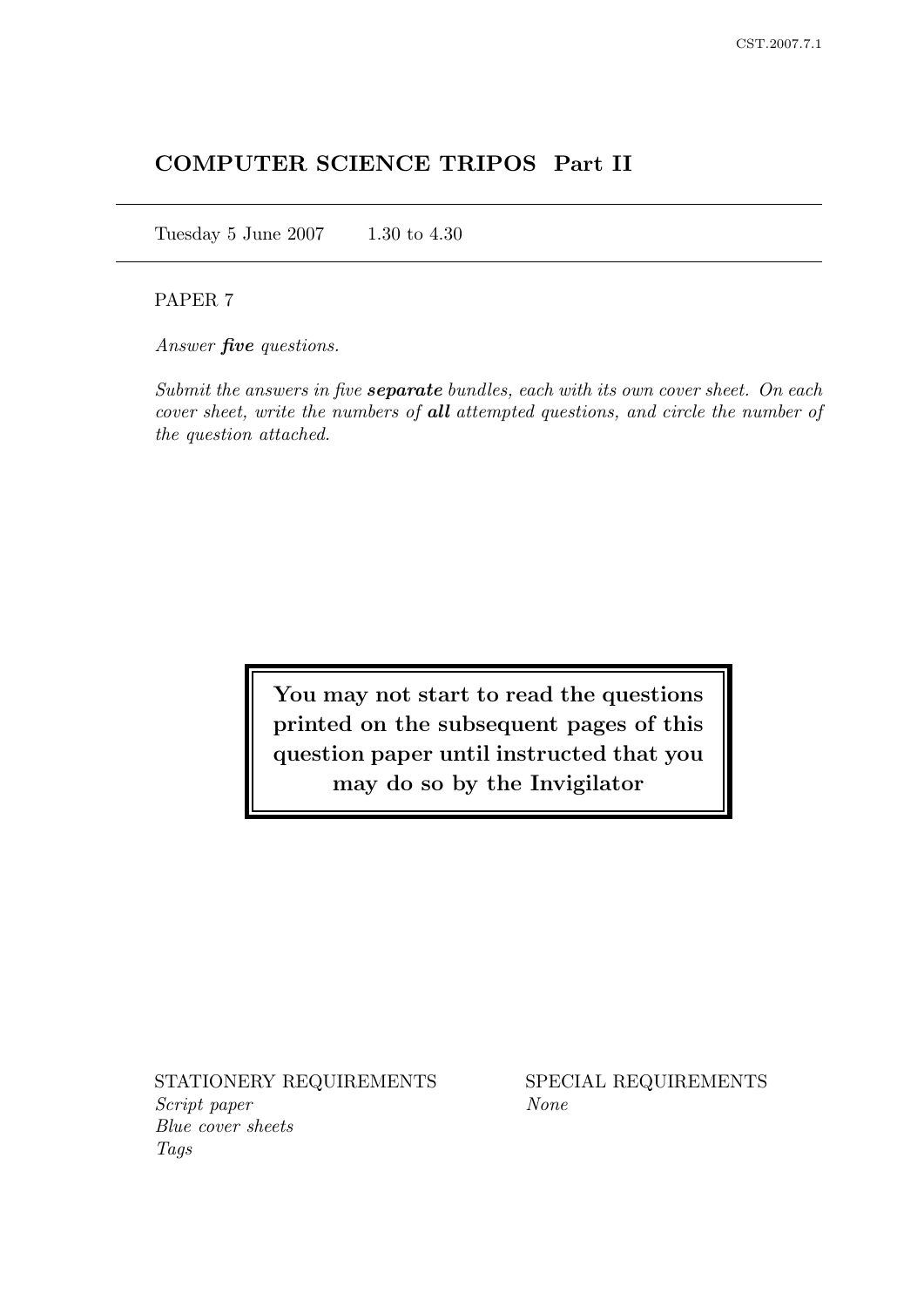# 1 Comparative Architectures

|     | $(a)$ Why is branch prediction so important in modern processors?                                                | [2 marks]           |
|-----|------------------------------------------------------------------------------------------------------------------|---------------------|
| (b) | Why are saturating, two-bit counters used?                                                                       | [2 marks]           |
| (c) | How does a local branch predictor operate?                                                                       | $[2 \text{ marks}]$ |
|     | $(d)$ How does a global branch predictor operate?                                                                | $[2 \text{ marks}]$ |
|     | $(e)$ How may local and global branch predictors be used together?                                               | [3 marks]           |
| (f) | Give an example sequence of branches that will fail to be completely predicted<br>with a branch history of four. | [3 marks]           |
| (g) | How can the compiler assist with branch prediction?                                                              | [3 marks]           |
| (h) | Suggest methods for jump prediction.                                                                             | $ 3 \text{ marks} $ |

# 2 Digital Communication II

Recent advances in consumer electronics have led to the potential demand for Home Area Networks (HANs). Given that this would include monitoring and control of the home environment, linking home entertainment (television, radio, MP3 players etc.), and communications (Voice, Data, possibly video) within the home and to and from the outside world, one can consider the relative merits of various forms of HAN.

- (a) What would be the distinguishing features of an IP-based HAN? [4 marks]
- (b) What would be the distinguishing features of a cell-switched HAN? [4 marks]
- (c) What are the comparative merits of the two solutions, considering the application requirements such as guaranteed throughput and jitter; the separation of control and data; the management complexity of the network; and the complexity of the interconnection systems such as switches or routers? [12 marks]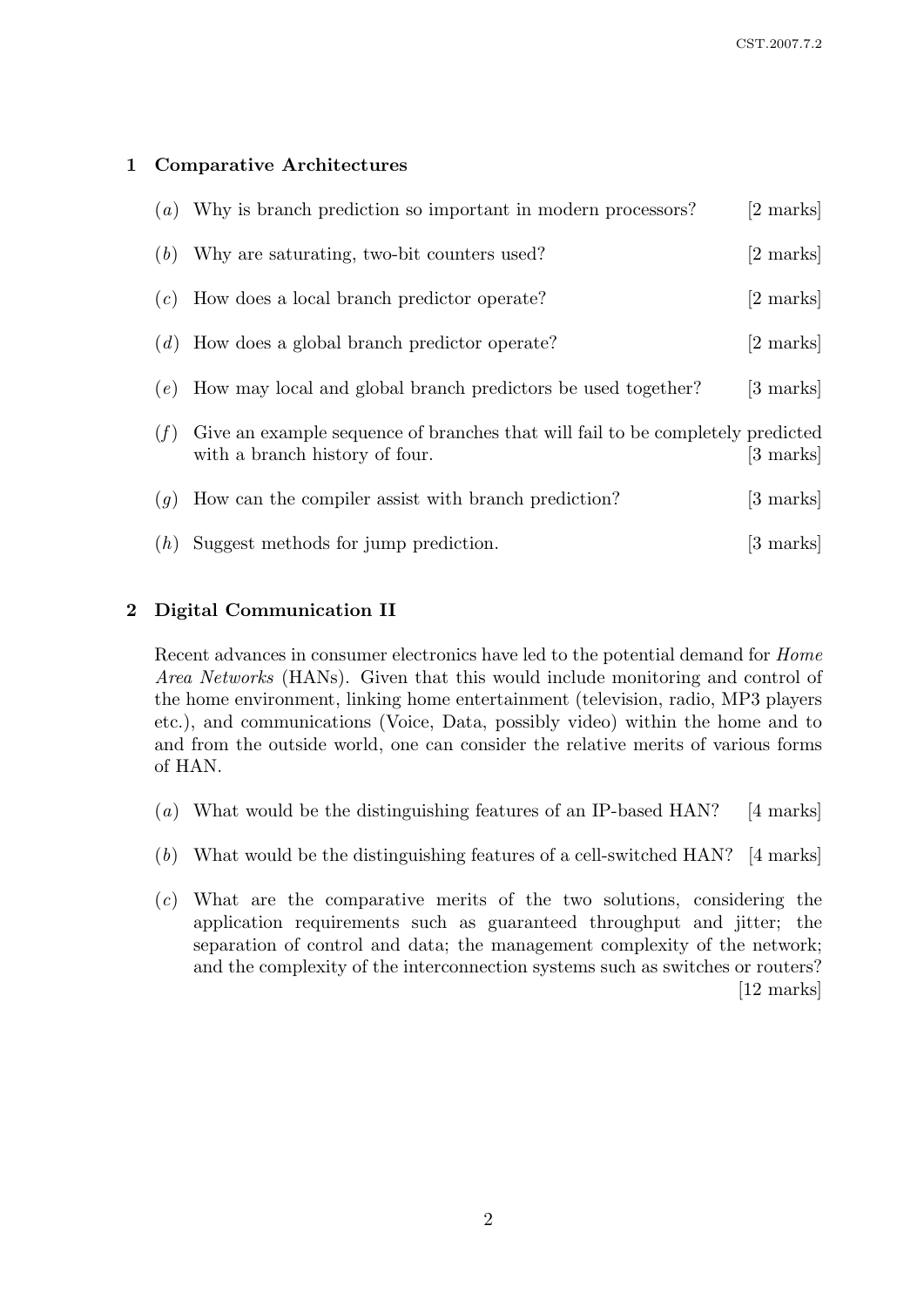#### 3 Security

A rapidly-growing online crime is phishing, in which victims are lured by an e-mail to log on to a website that appears genuine but that actually steals their passwords.

You have been hired by a bank to help them harden their online banking service against phishing attacks.

- (a) Explain briefly the strengths and weaknesses of the following four possible countermeasures:
	- $(i)$  SSL/TLS client certificates issued to each customer; [4 marks]
	- $(ii)$  a handheld password calculator issued to each customer; [4 marks]
	- $(iii)$  displaying a unique picture to each customer during the login process; [4 marks]
	- (iv) requiring that large payments, or payments to new recipients, be authorised by telephone or SMS as well as online. [4 marks]
- (b) You are told that the budget will accommodate only two of the above options. Which two would you recommend, and why? [4 marks]

#### 4 Advanced Graphics

- (a) A NURBS curve is defined by control points  ${\bf P}_1, {\bf P}_2, \ldots, {\bf P}_{n+1}$  and knot vector  $(t_1, t_2, \ldots, t_{k+(n+1)}).$ 
	- (i) State the formulæ for deriving the basis functions  $N_{i,k}(t)$ . [3 marks]
	- (ii) Graph all seven of the linear basis functions,  $N_{i,2}(t)$ , for the knot vector  $(0, 1, 2, 4, 5, 5, 5, 6, 7).$  [3 marks]
	- (*iii*) Draw seven points,  $P_1, P_2, \ldots, P_7$ , equi-spaced around a circle and draw the linear NURBS curve defined by those points and the basis functions from part  $(ii)$ . [2 marks]
	- (iv) Derive the formula for and sketch a graph of the basis function  $N_{3,3}(t)$ for the knot vector in part  $(ii)$ . [3 marks]
- (b) Choose one of the *Doo–Sabin, Catmull–Clark* and *Loop* subdivision schemes. Describe your chosen scheme, including an explanation of how it works in regular regions of the mesh, how it works at and around extraordinary polygons, and how it works at and around extraordinary vertices. [9 marks]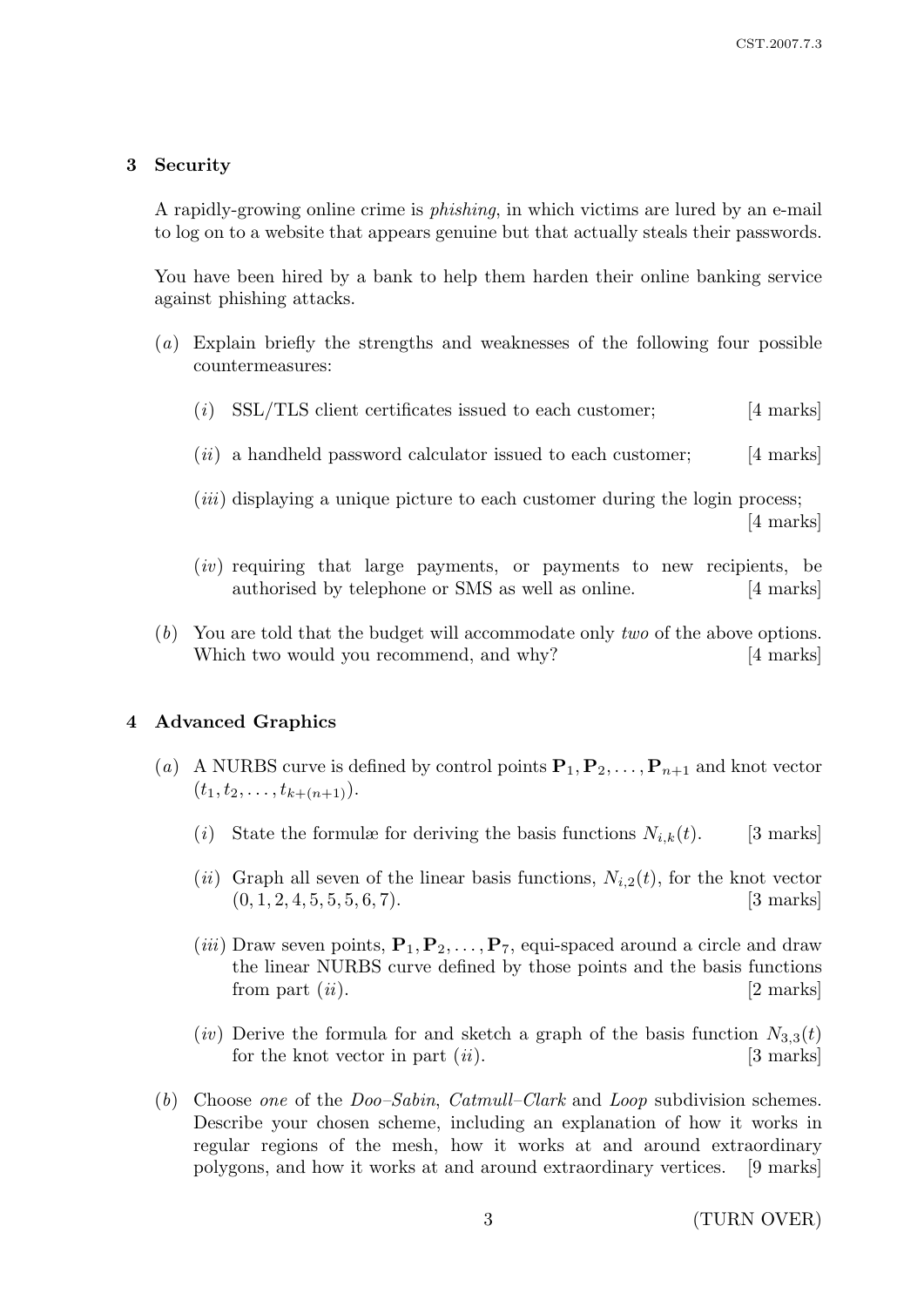#### 5 Information Retrieval

- (a) Information retrieval systems are commonly compared against each other in large-scale evaluative conferences. Which difficulties do designers of such evaluations face? Describe three difficulties and how they could be addressed. [5 marks]
- (b) 11-pt avg. precision is an area-based evaluation measure which combines precision and recall.
	- (i) Why are simpler evaluation metrics insufficient for comparative IR evaluation exercises? [3 marks]
	- $(ii)$  Give the formula for 11-pt avg. precision, defining all variables used. [2 marks]
	- (iii) The following table shows the output of an information retrieval system on two queries. You can assume that there are no relevant documents in ranks lower than the top 10 ranks shown. Calculate 11-pt avg. precision for these two queries, using an appropriate interpolation method if necessary, and sketch it in a precision-recall graph. [5 marks]

| Rank           | Q1             | $\rm{Q}2$               |
|----------------|----------------|-------------------------|
| 1              | X              |                         |
| $\overline{2}$ |                | X                       |
| 3              |                |                         |
| 4              | X              | X                       |
| $\overline{5}$ | $\overline{X}$ |                         |
| 6              |                | X                       |
| 7              |                | X                       |
| 8              |                |                         |
| 9              |                | $\rm\overline{X}$       |
| 10             |                | $\overline{\mathrm{X}}$ |

Output of an IR system on two queries Q1 and Q2; top 10 ranks. Crosses correspond to relevant documents, dashes to irrelevant documents.

(c) Large-scale evaluations of information extraction systems use a different setup from IR evaluations, and different evaluation metrics. Describe in detail how you would organise the evaluation of information extraction systems on the task that SNOWBALL solves, i.e. the determination of pairs of company names and headquarters. Which data would you prepare, and which evaluation metrics would you use? Justify your decisions. [5 marks]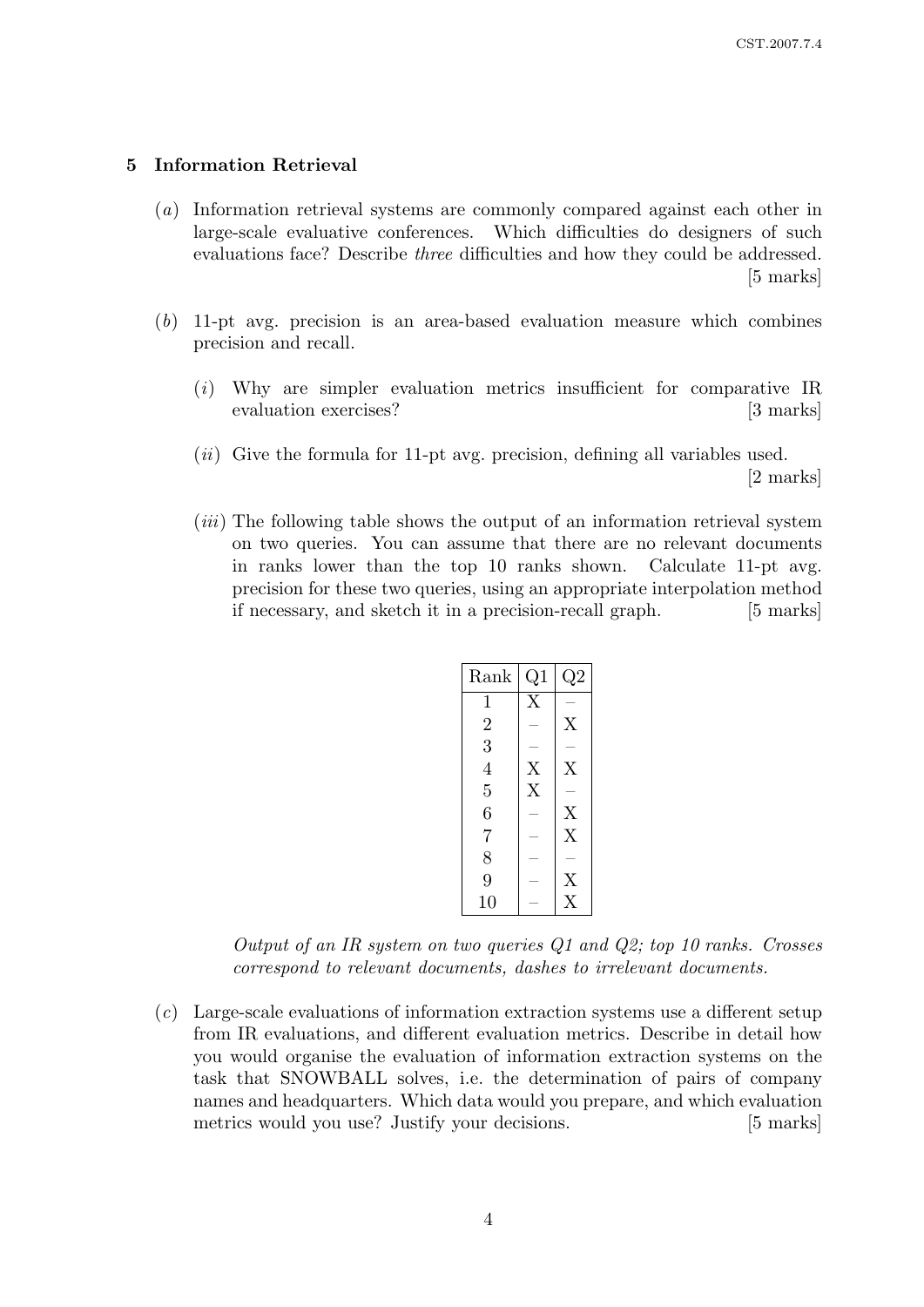### 6 Specification and Verification I

- (a) Describe how the meaning of  $\{T\}$  X := Y  $\{X=Y\}$  differs from the meaning of  ${Y=y} \quad X := Y \quad {X=y}.$  [2 marks]
- (b) Is the total correctness specification  $[Y=0]$  X := X/Y  $[X=X]$  true? Justify your answer. [2 marks]
- (c) Give an expression E such that  $\{\tau\}$   $\mathbf{X} := E \{ \mathbf{X} = E \}$  is not true. [2 marks]
- (d) Explain how specifications containing VDM's hooked variables like  $\overleftarrow{X}$  can be translated to specifications that do not use hooked variables. [2 marks]
- (e) What is the relationship between the provability of verification conditions and the provability of the specification from which they were generated? [2 marks]
- (f) Define the weakest liberal precondition  $\texttt{wlp}(C,Q)$  in higher-order logic.

[2 marks]

- (g) What is the relationship between  $\{P\} \ C \ \{Q\}$  and  $\text{wlp}(C,Q)$ ? [2 marks]
- (h) Explain how  $\forall x$ .  $P(x)$  is represented in terms of  $\lambda$ -abstraction and function application in higher-order logic. [2 marks]
- (i) Show how to derive a proof rule for the one-arm conditional from the proof rule for the two-arm conditional and the definition of IF S THEN C as IF  $S$  THEN  $C$  ELSE SKIP.  $[4 \text{ marks}]$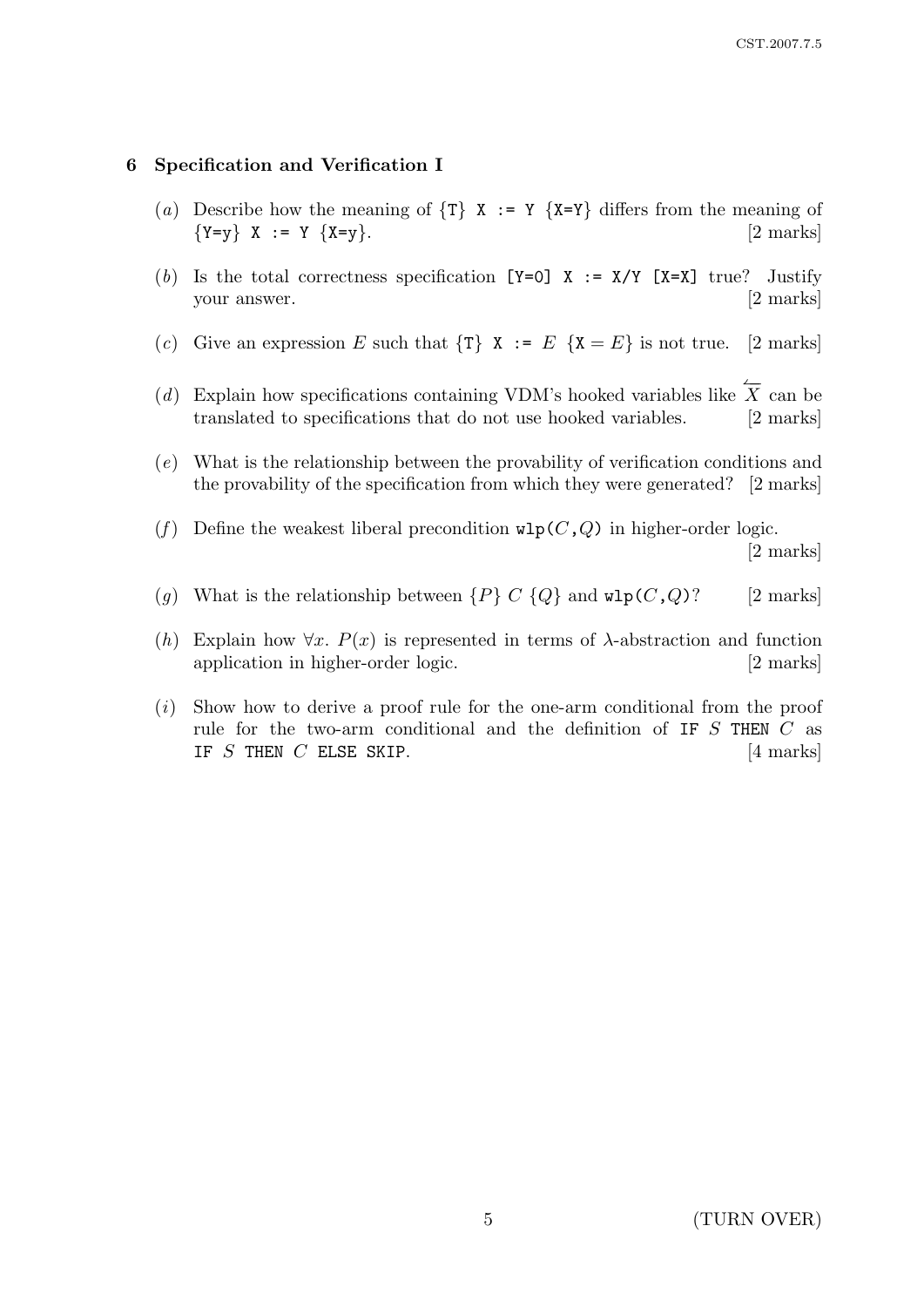## 7 Specification and Verification II

(a) Explain the use of the following when representing circuits in logic:

| $(i)$ higher-order variables;<br>[2 marks] |  |
|--------------------------------------------|--|
|--------------------------------------------|--|

- $(ii)$  conjunction  $(\wedge);$  [2 marks]
- $(iii)$  existential quantification  $(\exists)$ . [2 marks]
- (b) Describe a representation of binary words in logic and define a function that maps a word to the natural number it encodes in binary. [2 marks]
- (c) Describe how the following components are modelled in higher-order logic:
	- $(i)$  unit-delay;  $[2 \text{ marks}]$
	- $(ii)$  clocked, edge-triggered D-type register. [2 marks]
- (d) Let [t, t'] denote the closed interval starting at t and ending at t' ( $t \leq t'$  and both  $t$  and  $t'$  are included in the interval). Give definitions in higher-order logic of the predicates
	- (i) Stable
	- $(ii)$  Odd

where: Stable  $f(t, t')$  is true if and only if the value of f is constant on the interval  $[t, t']$  and Odd  $f(t, t')$  is true if and only if f is true an odd number of times in the interval  $[t, t']$ .  $[2 + 4$  marks

(e) Contrast the simple switch model of transistors with the difference switching model. [2 marks]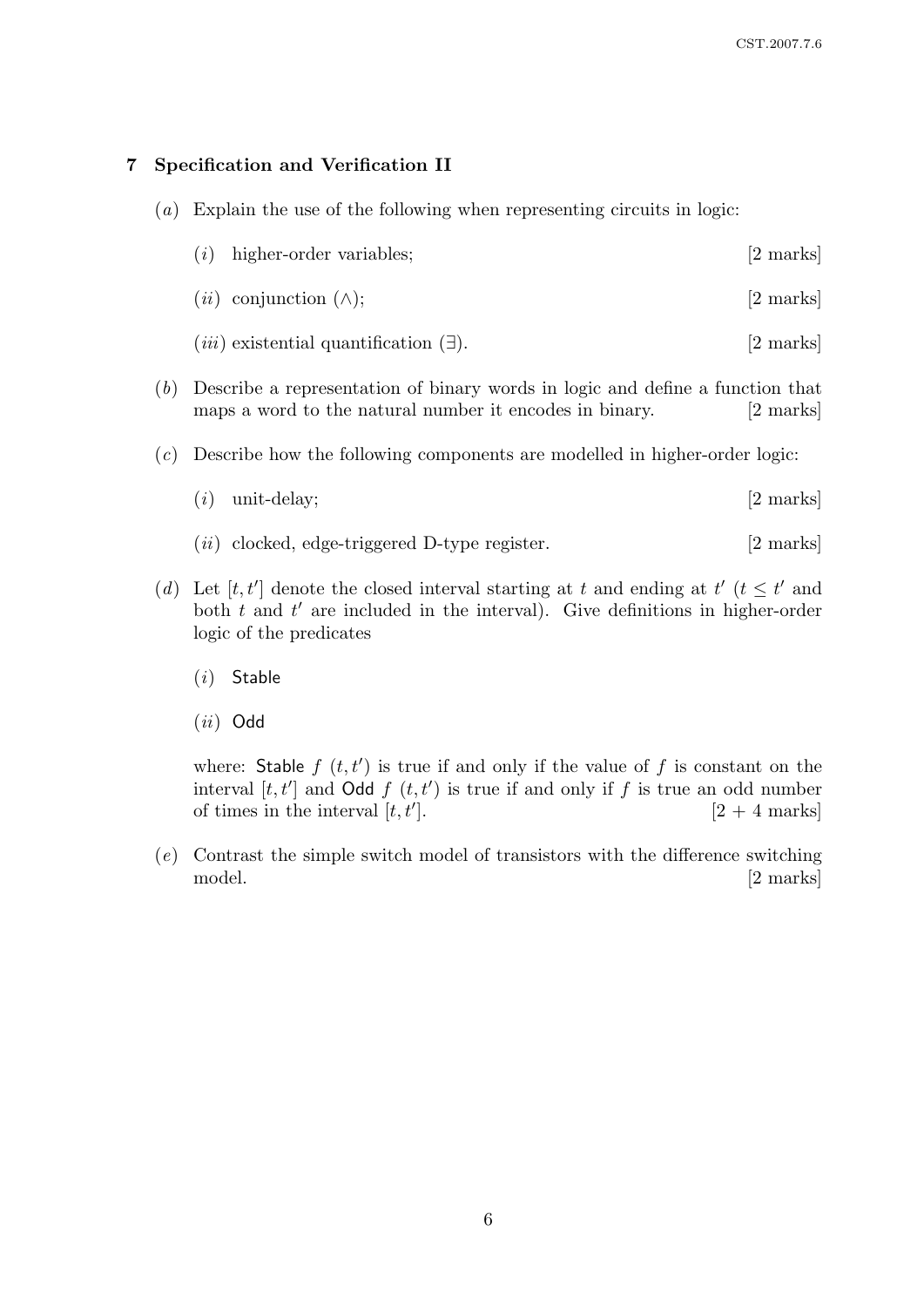## 8 Information Theory and Coding

(a) Suppose that the following sequence of Yes/No questions was an optimal strategy for playing the "Game of seven questions" to learn which of the letters  $\{A, B, C, D, E, F, G\}$  someone had chosen, given that their a priori probabilities were known:

| "Is it $A$ ?"                            | "No."    |
|------------------------------------------|----------|
| "Is it a member of the set $\{B, C\}$ ?" | " $No."$ |
| "Is it a member of the set $\{D, E\}$ ?" | " $No."$ |
| "Is it $F$ ?"                            | "No."    |

- (i) Write down a probability distribution for the seven letters,  $p(A), \ldots, p(G)$ , for which this sequence of questions was an optimal strategy. [3 marks]
- $(ii)$  With this probability distribution, what was the uncertainty, in bits, associated with each question? [1 mark]
- $(iii)$  What is the entropy of this alphabet?  $[1 \text{ mark}]$
- $(iv)$  Now specify a variable length, uniquely decodable, prefix code for this alphabet that would minimise the average code word length. [3 marks]
- (v) What is your average coding rate R for letters of this alphabet? [1 mark]

(vi) How do you know that a more efficient code could not be developed? [1 mark]

- (b) The signal-to-noise ratio  $SNR$  of a continuous communication channel might be different in different parts of its frequency range. Explain how the information capacity  $C$  of a noisy continuous communication channel, whose available bandwidth spans from frequency  $\omega_1$  to  $\omega_2$ , may be defined in terms of its signal-to-noise ratio as a function of frequency,  $SNR(\omega)$ . Define the bit rate for such a channel's information capacity,  $C$ , in bits/second, in terms of the  $SNR(\omega)$  function of frequency. [5 marks]
- (c) An invertible transform generates projection coefficients by integrating the product of a signal with each of a family of functions. In a reverse process, expansion coefficients can be used on those same functions to reproduce the signal. If the functions in question happen to form an orthonormal set, what is the consequence for the projection coefficients and the expansion coefficients? [2 marks]
- (d) In the Information Diagram (a plane whose axes are time and frequency), why does the Gabor–Heisenberg–Weyl Uncertainty Principle imply that information is *quantised* – i.e. that it exists in only a limited number of independent quanta? [3 marks]

7 (TURN OVER)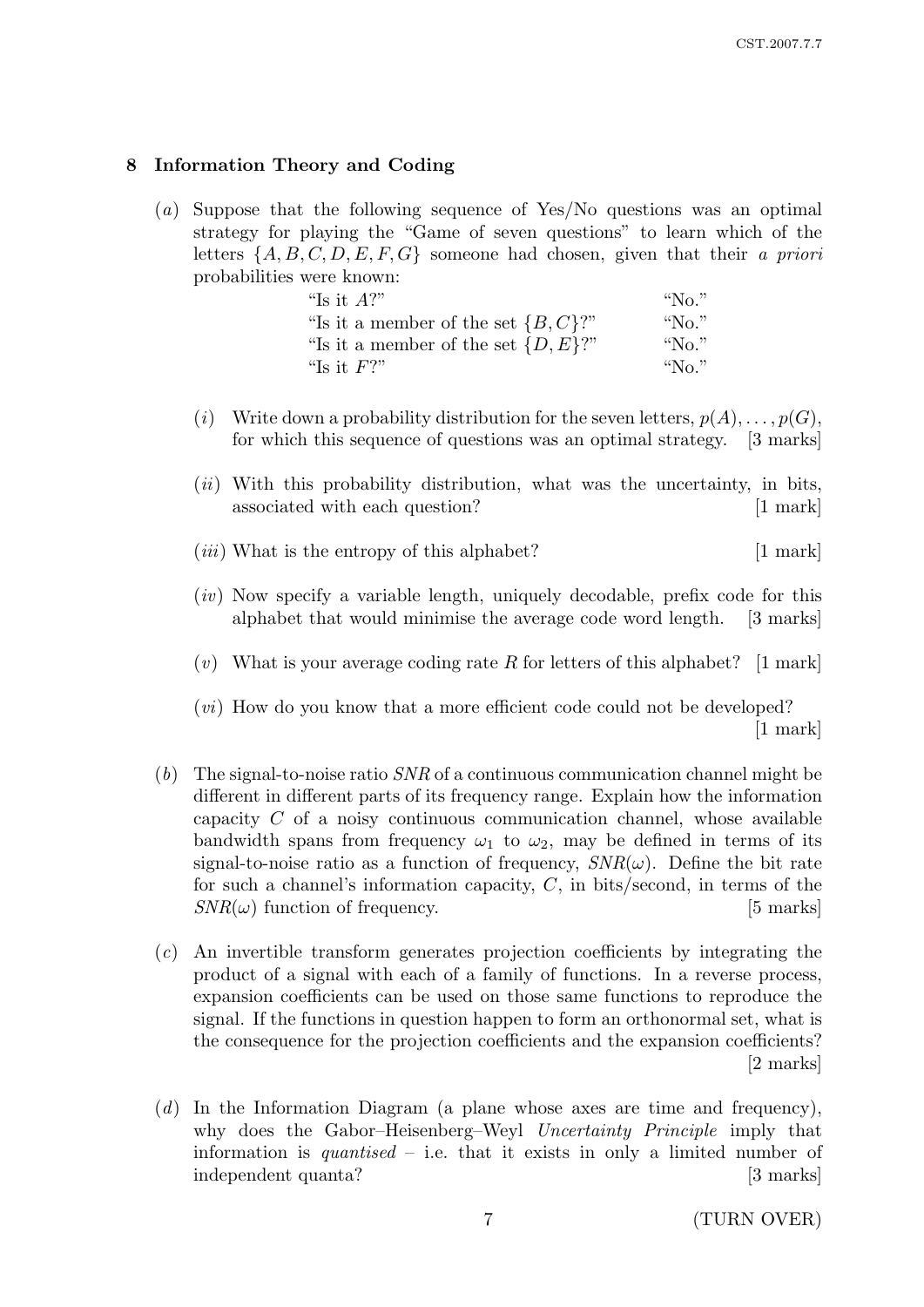#### 9 Types

- $(a)$  What is meant by the term *type soundness* in connection with type systems for programming languages? [1 mark]
- (b) Explain by example how ML-style polymorphism for let-expressions combined with reference types leads to an unsound type system. (As part of your answer you should define the type system, but you need not give a formal definition of how expressions in the language evaluate.) [14 marks]
- (c) How does Standard ML restrict the typing rule for let-expressions in order to restore type soundness? Why does the restriction render untypeable the example you used in part  $(b)$ ? [5 marks]

#### 10 Computer Systems Modelling

(a) Let U be a uniform  $(0, 1)$  random variable. Show that for any continuous distribution function  $F(x)$ , the random variable X defined by

$$
X = F^{-1}(U)
$$

has the probability distribution function  $F(x)$ . [4 marks]

- (b) Use your result in part (a) and a uniform  $(0, 1)$  random variable, U, to construct random variables for the following two distributions:
	- (i) the uniform  $(a, b)$  distribution where a and b are real numbers such that  $a < b$ ; [3 marks]
	- (*ii*) the exponential distribution  $Exp(\lambda)$  with parameter  $\lambda > 0$ . [3 marks]
- (c) Suppose that  $X_1, X_2, \ldots, X_n$  are independent, identically distributed random variables with mean  $\mu$  and variance  $\sigma^2$ . Use the central limit theorem to derive an approximate  $100(1 - \alpha)$  percent confidence interval for  $\mu$ . [5 marks]
- (d) How would you obtain a confidence interval similar to that given in part  $(c)$ that is exact in the special case where the random variables  $X_1, X_2, \ldots, X_n$ have a Normal distribution? [5 marks]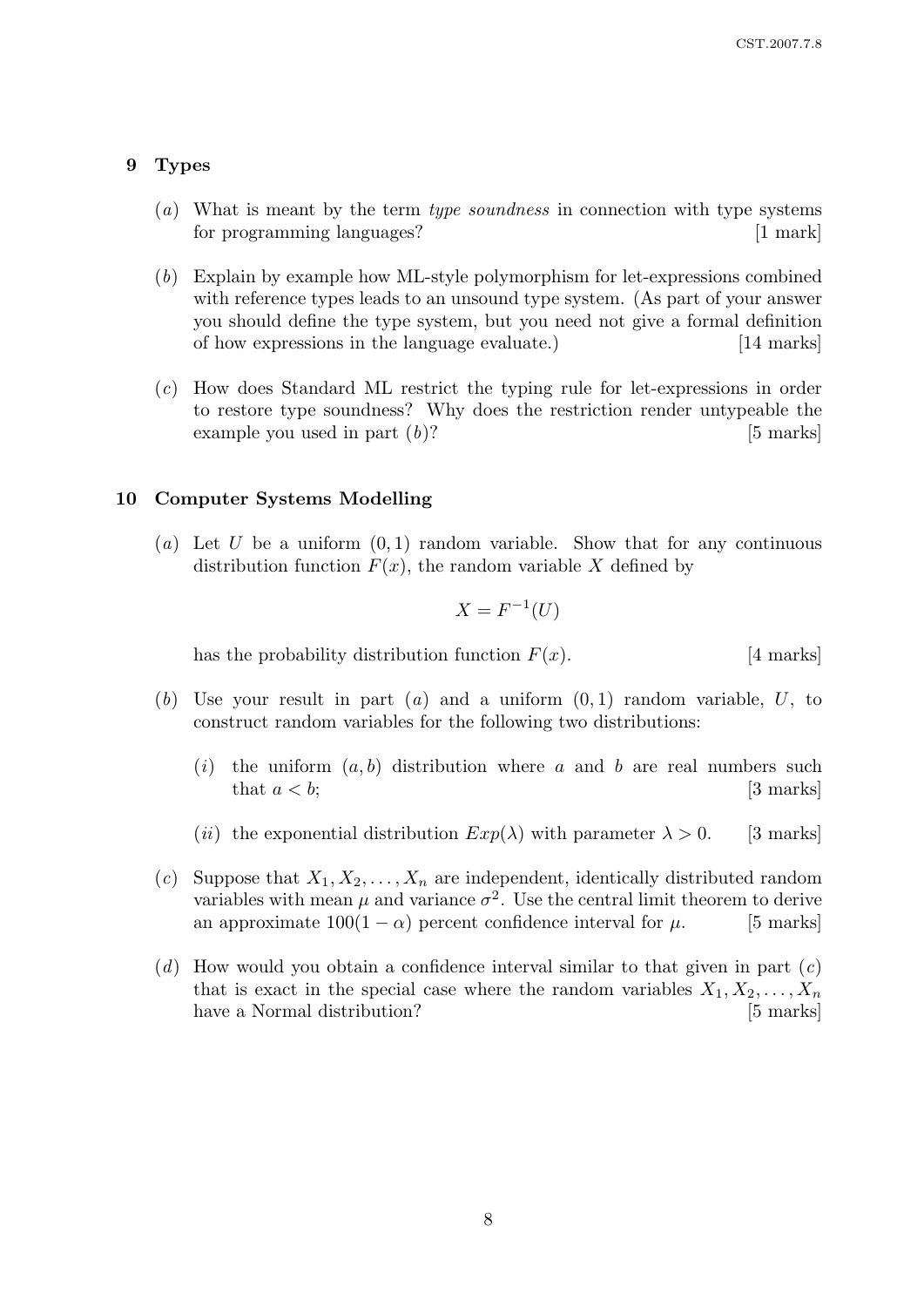## 11 VLSI Design

(a) Sketch a transistor-level circuit for a 2-input AND gate in static CMOS.

[2 marks]

- (b) Consider the design of a 16-input AND gate in static CMOS.
	- $(i)$  Explain why the 2-input design could not simply be scaled up. [2 marks]
	- $(ii)$  Sketch alternative designs using two and four levels of NAND and NOR gates.  $[2 \times 2 \text{ marks}]$
	- (*iii*) Use logical effort to estimate the delay of both the designs, assuming that the conducting channel in a pFET has twice the resistance of that in an nFET. [10 marks]
	- $(iv)$  Determine the approximate value of the electrical effort at which their speeds are equal. [2 marks]

## 12 Human–Computer Interaction

You have been asked to work as a usability consultant, for a company where the development team has created a new version of an existing product. Two important requirements were that the new user interface should be both efficient and intuitive.

- (a) How would you interpret each of these requirements, in the light of your knowledge of HCI? [1 mark each]
- (b) The development team claim that their new user interface is already more efficient than the old one. Explain in detail how you could measure whether this claim is justified. [7 marks]
- (c) The developers also claim that their new version is already more intuitive than the old one. Explain in detail how you could measure whether this claim is justified. [7 marks]
- (d) What technique could you have used to predict each of these measured improvements, if you had been consulted earlier in the design cycle?

[2 marks each]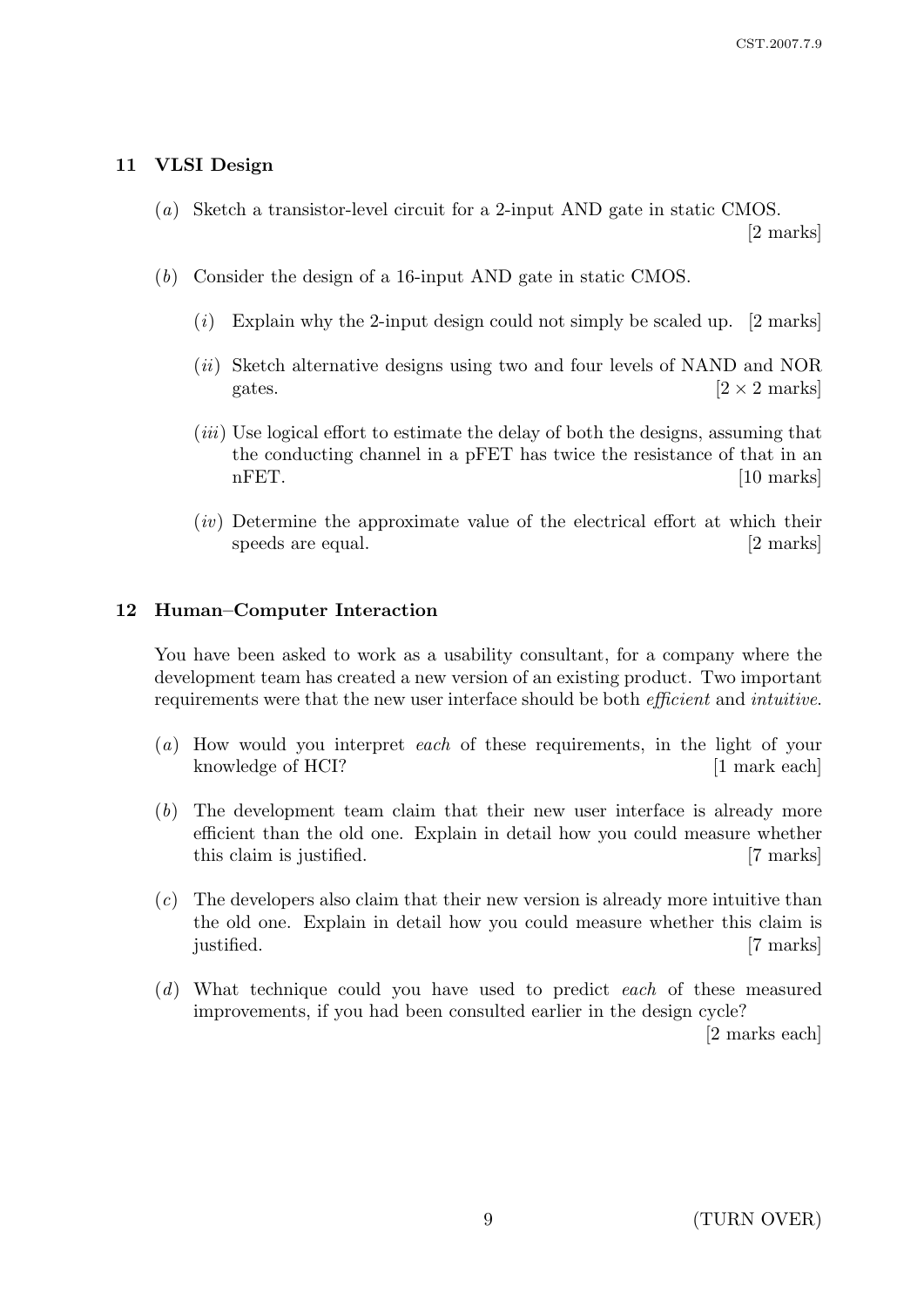## 13 Business Studies

- (a) Give five criteria an investor might apply to a start-up proposal. [5 marks]
- (b) What are the differences between *debt* and *equity* finance? [5 marks]
- (c) A software start-up company is developing computer games software. They believe their game will have potential market of a million units selling at a retail price of £49.99. They have already raised £1M from Angel investors for 33% of the company, which has been mostly spent on development. They estimate they can complete development and become cash flow positive following initial marketing, but that this will cost a further  $\pounds 1M$  and take another year. They intend to raise this money by selling further equity.
	- $(i)$  Price this issue. [5 marks]
	- $(ii)$  They receive a letter of intent from a publisher confirming their market estimation and offering  $10\%$  royalty on the retail price with  $\pounds 500k$ recoupable but non-refundable advance (where the publisher will take the first  $\pounds$ 500k of royalty earned to recoup the advance, but will not demand a refund if the game fails to sell). Should the company take this offer and how does this affect the proposed share offer? [5 marks]

#### 14 E-Commerce

| (a) Outline five business models for e-commerce.              | $[5 \text{ marks}]$ |
|---------------------------------------------------------------|---------------------|
| $(b)$ Outline five methods of valuing an e-commerce business. | $[5 \text{ marks}]$ |

(c) Give plausible reasons why Google purchased YouTube for \$1.65Bn in October 2006, when YouTube had never made a profit. [10 marks]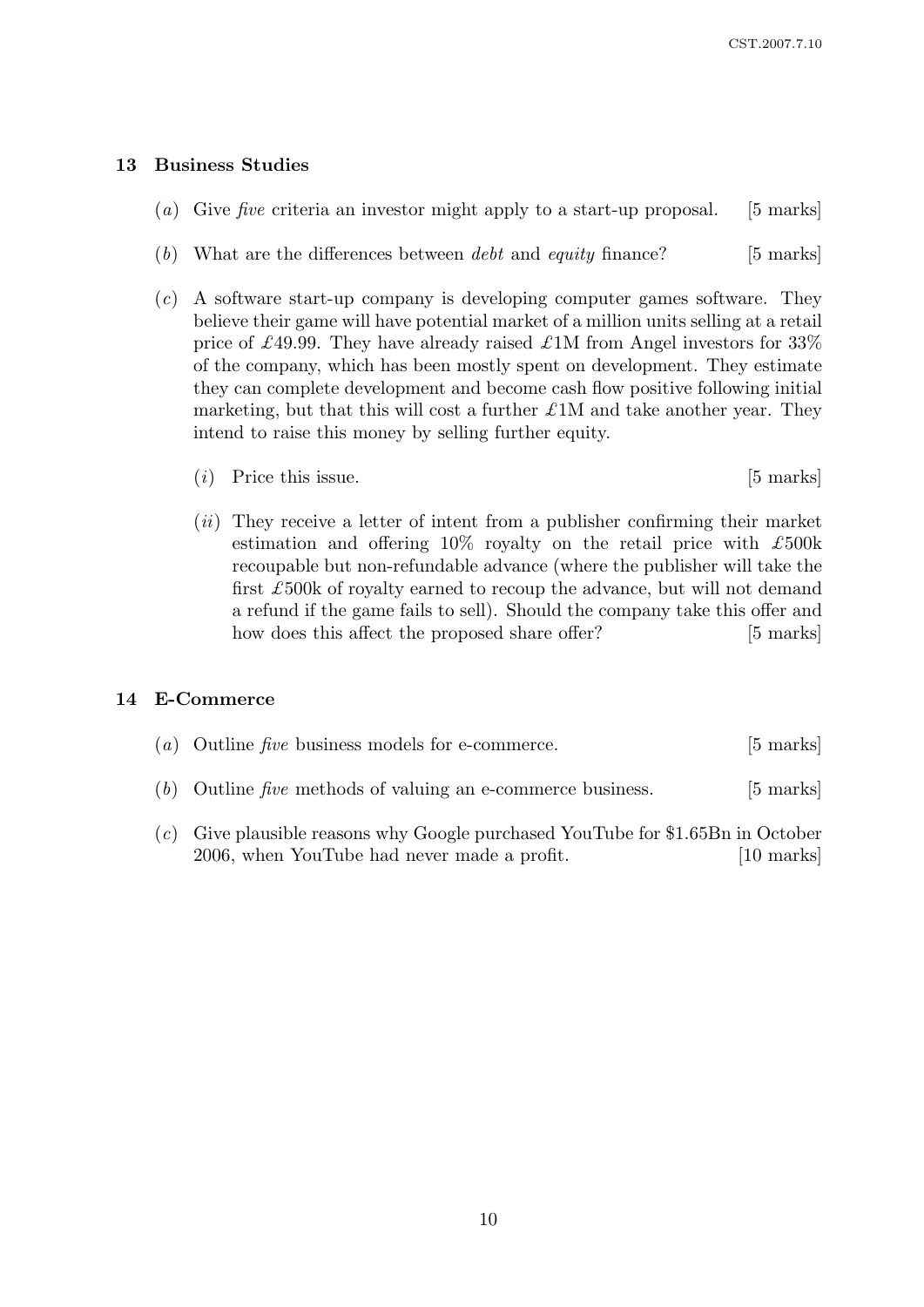## 15 Additional Topics

A large ski resort is organised as a consortium of hundreds of independently-owned lifts, each serving one or more ski slopes. The resort sells a non-transferable, photo-id based "skipass" ticket that lets its owner ride on a specified subset of the lifts, for a specified range of dates, for an unlimited number of rides. Each ticket has a different barcode and is scanned at the entry gate of each lift to decide whether to let the skier through.

The whole resort is about to upgrade from barcode to passive RFID: tickets with embedded RFID tags can be read through the pocket of the skier from a distance of about 5 cm. You have been hired as a security consultant by the resort to oversee the planned changeover.

- (a) The operators have requested offline operation: like its barcode-based predecessor, the new system must permit the verification of tickets without requiring individual lifts to have a live connection to the central server all day long (or at all). Justify this request, then design a suitable system architecture and discuss the security implications of this requirement. [6 marks]
- (b) Discuss as many ways as possible in which the consortium might be defrauded and suggest appropriate countermeasures. Label each fraud as "made easier by RFID" or "made harder by RFID". Your employers are slightly less interested in frauds that carry over unchanged between barcode and RFID: so, do mention them if you wish but don't over-analyse them. [8 marks]
- (c) Small but vocal consumer groups complained about loss of privacy as soon as they heard that the system used RFID. Highlight any privacy threats introduced by RFID in this system. Design an alternative RFID-based architecture offering strong privacy protection for customers. Compare it, from any relevant viewpoints, against the legacy barcode system and against the privacy-indifferent RFID system you designed in part  $(a)$ . [6 marks]